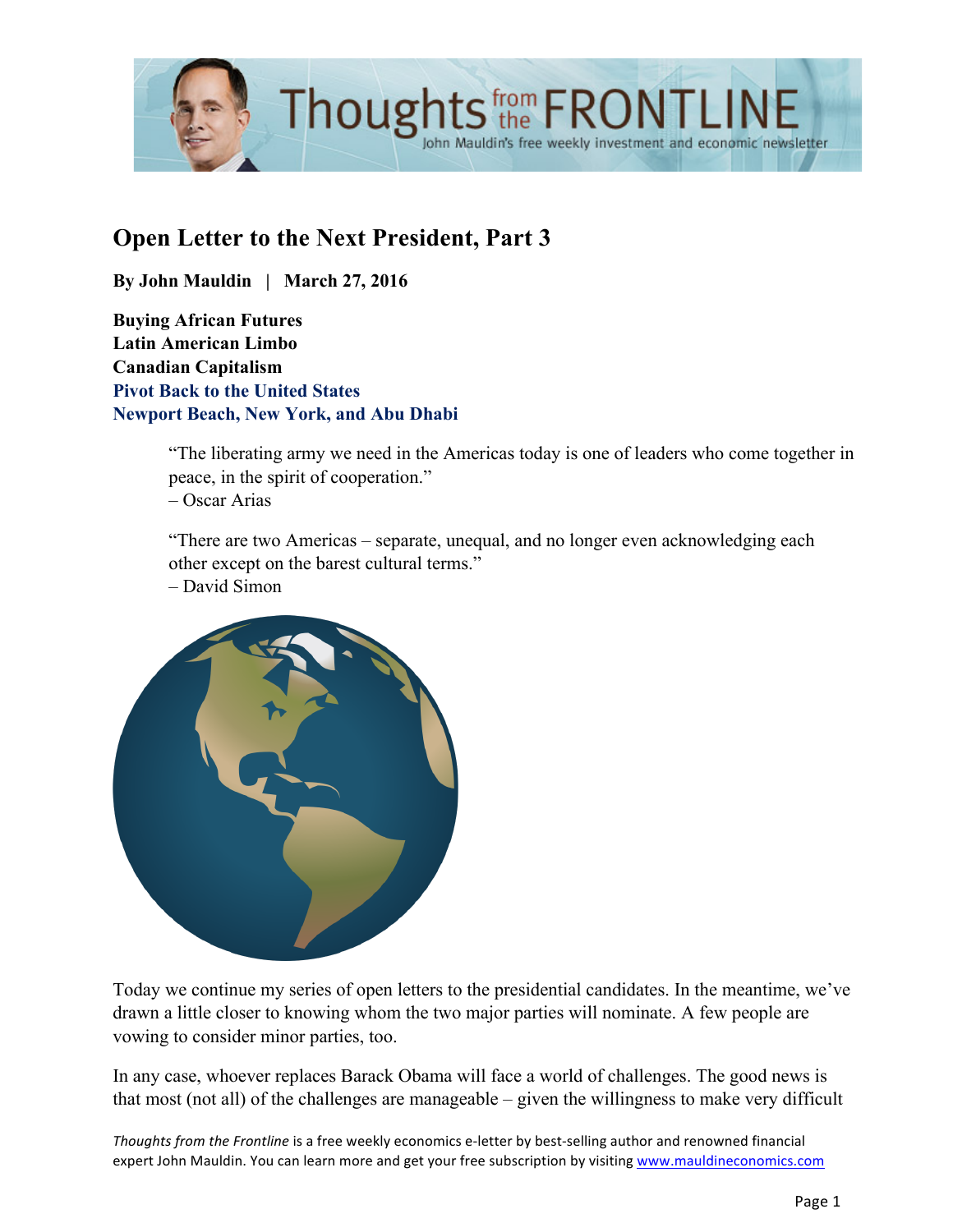choices. Remember, in this letter we are focusing on the economic realities that the new president will face, and those realities will force stark choices in other arenas such as healthcare, defense, and geopolitics. The economic picture is unequivocal – more so than in any era since Roosevelt – and will compel the president to either choose among merely very difficult options at the beginning of his or her term, or to put off choosing and be left with only seriously bad choices toward the end of a first term. There will be no easy choices, and the process will be messy, but I think we'll will muddle through.

In [Part 1](Open Letter to the Next President, Part 3) we looked at China and Japan. [Part 2](http://www.mauldineconomics.com/frontlinethoughts/open-letter-to-the-next-president-part-2) covered Australia, India, the Middle East and Europe. That leaves Africa, South America, and North America. Let's dive back in.

# **Buying African Futures**

Dear Presidential Candidates:

Many Westerners still think of Africa as the Dark Continent – a mysterious, unknown place brimming with danger. Many Africans think the same of the West. Faraway lands are always mysterious and a little forbidding until you visit them, or at least try to learn about them.

Having been, at last count, to 15 African nations, I have learned how little I know about Africa. It is a land of astonishing economic and cultural diversity. As president, you shouldn't have an African policy – you should have a whole series of policies for different parts of Africa. One size will most definitely not fit all.

You should also remember that your actions as president will have consequences for future presidents. Demographic projections suggest that by the year 2100 Nigeria will have a larger population than China will. Africa is going to make up for lost time. From an economic standpoint, Africa as a whole is unlikely to directly impact the United States for years to come, but there is an opportunity in Africa that we have neglected for 100 years.

Owing to the original colonial presence of the European powers, the various nations of Africa are still economically connected to Europe. I remember being in Zaire (now Congo), and meeting a young man who, oddly enough, is now one of the country's leading politicians. Kinshasa was a town of multiple millions of people, and the local TV station did a story on "the" American who was visiting and looking to do business. Talking with the European expatriates there, I was left with the impression that in the early 1990s there may have been fewer than 100 adventurous souls from the United States on the whole continent. Given the ease with which Europeans bribed their way into business in the countries I dealt with – and the fact that if a US businessman acted similarly, he would go to jail – US entrepreneurs started with one hand tied behind their backs.

Thankfully, attitudes and practices are changing, and there is an anticorruption movement in a host of African countries today. Africa is going to be one of the growth stories of the coming 30 years, and it is a place where US businesses should definitely be involved. The US can facilitate that involvement by appointing ambassadors who are not just career diplomats looking to check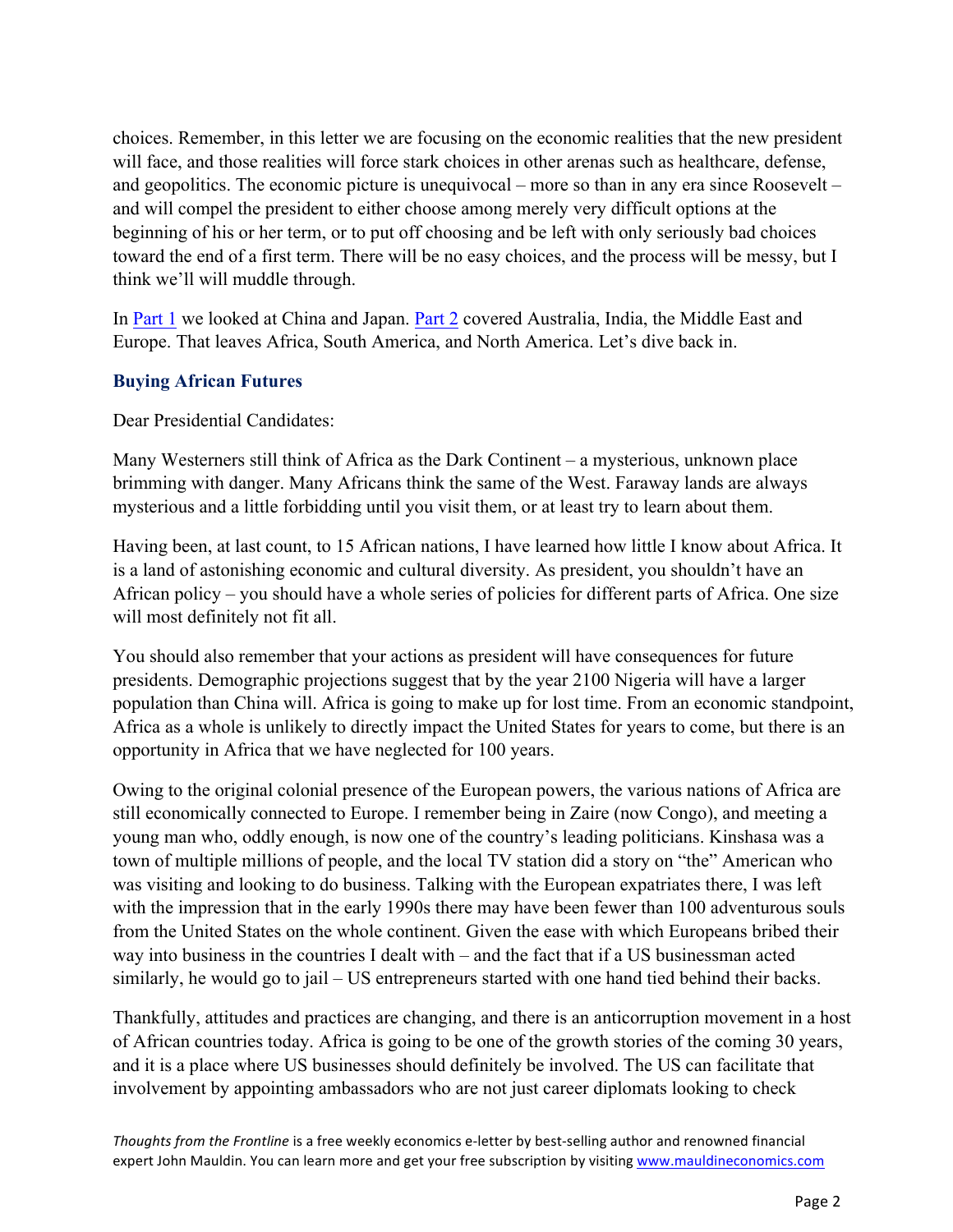another box on their résumés but are instead actually US businessman with connections who can introduce US businesses that would like to get involved. Not only would this approach help our trade balance, it's just good basic policy. In general, Africa doesn't need aid, but it does need our business acumen.

Oddly enough, Africa's relative lack of development may help it leapfrog the rest of the world. Instead of slowly replacing outmoded telecom and energy infrastructure, Africa is right now expanding mobile internet and solar energy capacity faster than some developed nations are. Kenya's M-Pesa payments platform is helping millions of the "unbanked" enter a thriving economy, even as the US struggles to adopt microchipped credit cards.

South Africa, where I have many good friends, is struggling a bit from the commodities downturn and some unwise decisions by the Zuma government. (I have met with Zuma three times, and each time he affirmed that he wanted to create economic growth and change. Instead, he has done nothing and made the situation far worse.) Thankfully he will be leaving soon, and South African businesspeople may once again have an opportunity to prosper.

As president, you can set up the US to have good relations with Africa, or you can create damage that will take decades to fix. Choose wisely.

## **Latin American Limbo**

Our next flight takes us westward to South America. Here we find a blend of good, bad, and very bad news. We'll start with the country in the worst fix, which is definitely Venezuela. The word *meltdown* is no exaggeration here. Years of socialism are having the predictable result.

Unlike the Socialism Lite that Senator Sanders represents, Venezuela has the real thing. Government controls the means of production and so produces the wrong things. The result is massive inflation and a crazy mix of excesses and shortages – but no shortage of misery.

The oil price collapse hasn't helped. Venezuela's high production costs made it one of the first victims of the downturn and will also make the country's recovery that much harder. I do not know a painless way to pull Venezuela out of its hole. I feel terrible for the people who must live in this manmade economic disaster zone.

A collapse in Venezuela could lead to a possible interruption in a significant part of our oil supply. It's not that there's not plenty of oil in the world, but many of our refineries are set up to handle the rather thick, low-grade oil that comes from Venezuela. Retooling the refineries would be timeconsuming and very expensive. There is little that you as president can do to keep Venezuela's oil flowing, but the situation is one to watch.

You will not be able to ignore Brazil, the world's eighth-largest economy and fifth-most populous country. The outlook there is better than in Venezuela, but not by much. You are no doubt aware of the enormous scandal that is going on at the highest levels of government over bribery and corruption charges involving major government figures and Brazil's national oil company,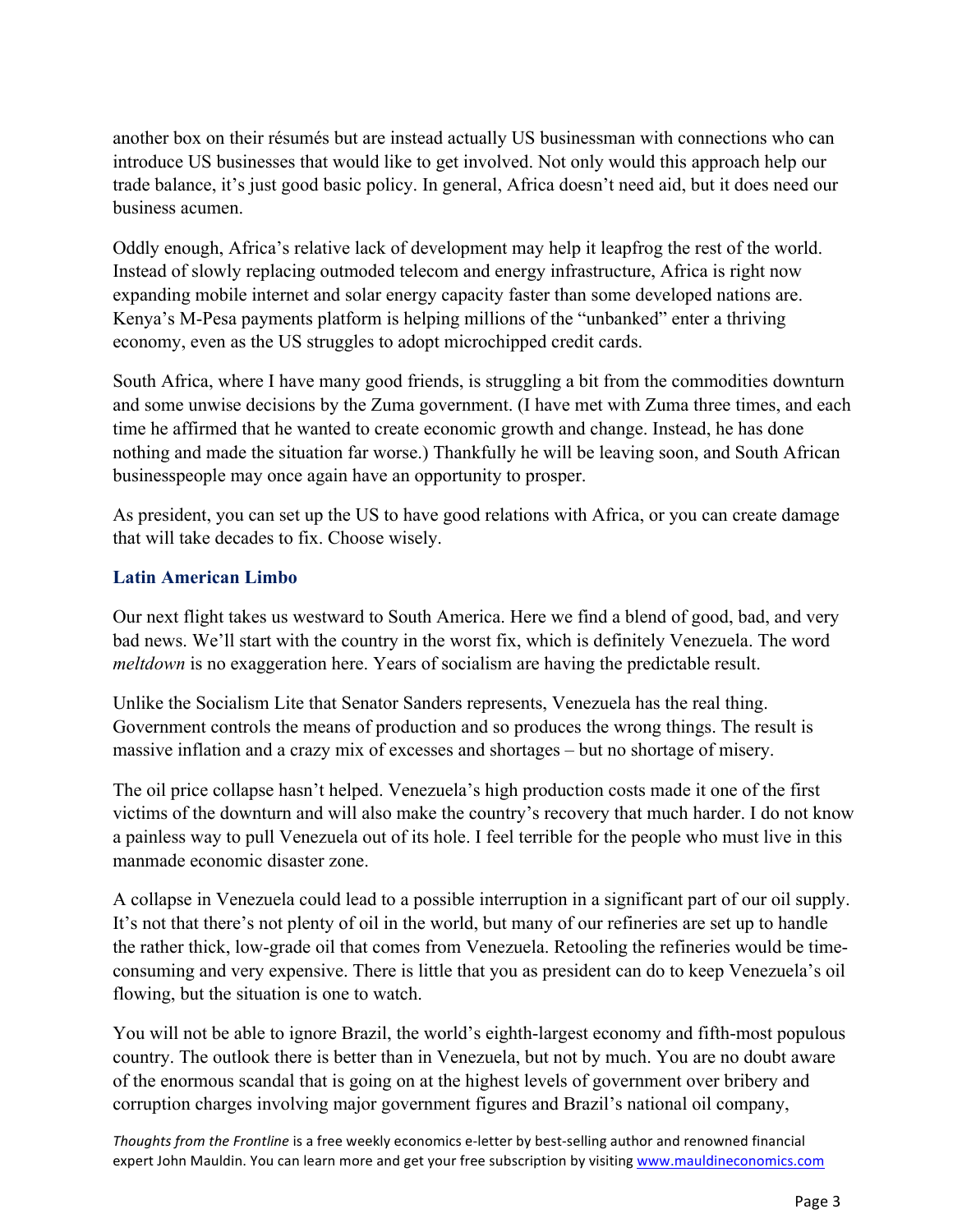Petrobras. President Dilma Rousseff is deeply implicated and will likely face impeachment. A recent conversation between her and former President Lula has been made public and furthers the impression of corruption.

The Brazilian economy shrank 3.8% last year and is still heading south. It is not likely to turn around until the political situation has been settled. Ordinary Brazilians are making their displeasure known through massive street protests, but it is hard to know from afar exactly who is unhappy with whom. Brazil's poorest have been in dire straits for a long time. The wealthy Brazilians caught up in the scandals also control the country's media outlets.

Making a bad situation worse, the mosquito-borne Zika virus has brought to Brazil a heartbreaking wave of deformed infants, with more on the wayexpected. And the country will host this year's summer Olympics, diverting resources from the other problems and showing the whole world a nation in distress. (The Zika virus is a real concern, as it is likely to come to the United States sooner or later, and the Southeastern part of the US is home to the type of mosquito that carries the virus. There are companies developing both a cure and a preventive vaccine, but their efforts are bogged down in bureaucracy, which you as president could cut through.

As with Venezuela, you may not be able to help Brazil much, but you also can't ignore it. US businesses and investors poured capital into Brazil when it looked like a promising emerging market. Those investments don't look so hot now.

Argentina is another economic basket case, but one that actually appears to be improving. Argentina cycles through huge ups and downs. The government defaulted on about \$100 billion in international debt back in 2001. It is now in final negotiations with some creditors who declined to accept previous restructuring offers. If the parties can reach a deal, Argentina will again have access to global capital markets.

That deal can't happen too soon. New President Mauricio Macri says he will reduce deficit spending and keep inflation down to "only" 20–25%. He has already lifted currency controls and done away with agricultural export tariffs. These are important steps but only a beginning.

Finally, let's head up to Mexico, our North American neighbor and trading partner. I find it stunning how ignorant most US citizens are about Mexico. On a purchasing-power-parity basis, Mexico is the  $11<sup>th</sup>$ -largest economy in the world – larger than Italy, South Korea, Canada, Australia, or Spain. It is generally growing faster than the countries ahead of it on the list. It is not located in a faraway continent like Africa – many of us could easily drive from our homes to the border in less than a day. Yet we still have a caricatured view of Mexico. The caricatures do fit in some instances, but Mexico is so much more.

My colleague George Friedman recently shattered some misconceptions in an excellent article, ["Mexico as a Major Power."](http://www.mauldineconomics.com/this-week-in-geopolitics/mexico-as-a-major-power) A quick excerpt:

Mexico is commonly perceived, far too simplistically, as a Third World country with a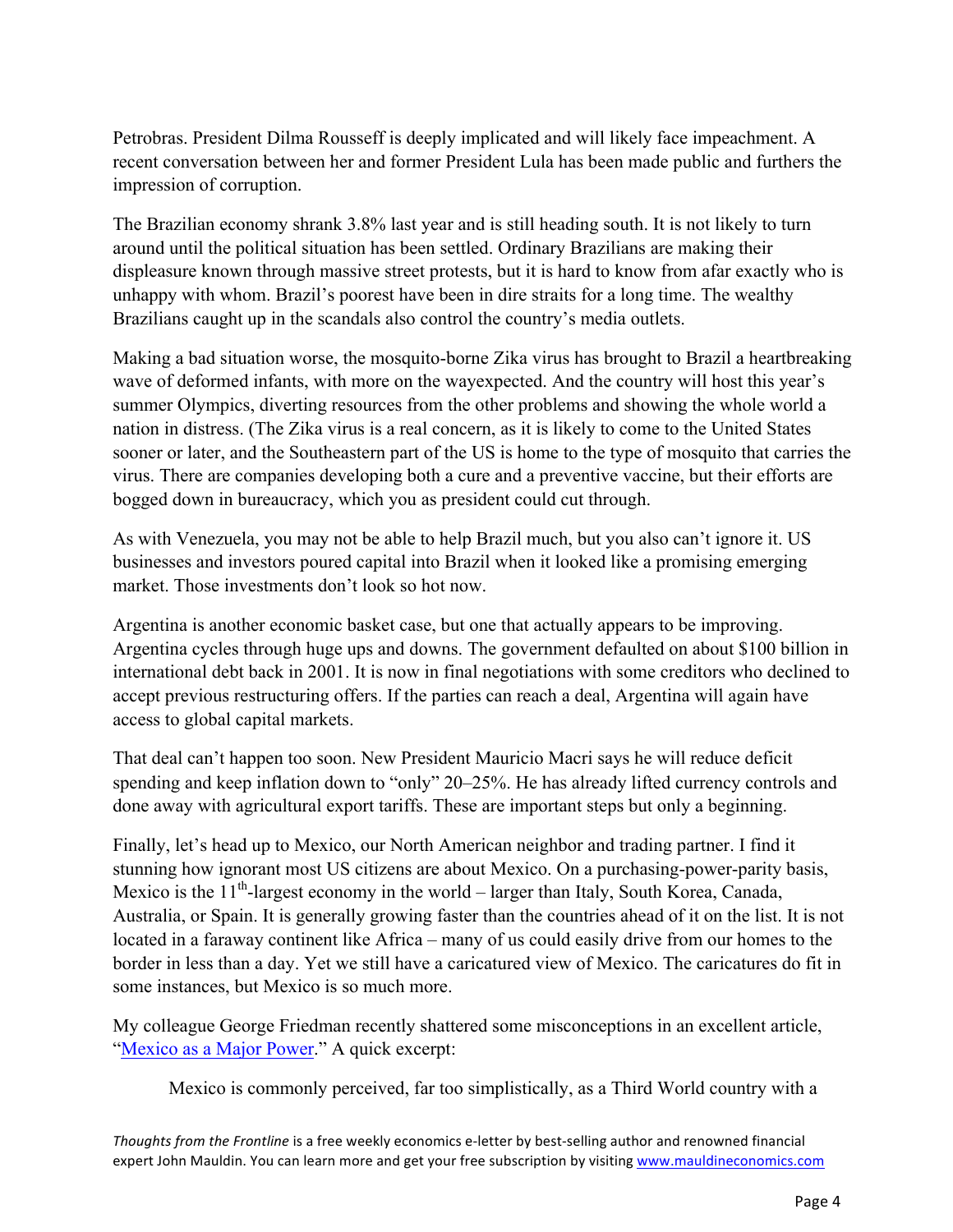general breakdown of law and a population seeking to flee north. That perception is also common among many Mexicans, who seem to have internalized the contempt in which they are held.

Mexicans know that their country's economy grew 2.5 percent last year and is forecast to grow between 2 percent and 3 percent in 2016 – roughly equal to the growth projection for the US economy. But, oddly, they tend to discount the significance of Mexico's competitive growth numbers in a sluggish global economy.

Here, therefore, we have an interesting phenomenon. Mexico is, in fact, one of the leading economies of the world, yet most people don't recognize it as such and tend to dismiss its importance.

Some of you candidates are having great success spinning Mexico as some kind of conspiracy of nefarious people wanting to sneak into our country and do us harm. Yes, people do cross the border illegally and ought to be stopped. But the irony is that today more Mexicans here illegally are going back to Mexico than are coming in. This has been the case since the Great Recession hit. Over one million Mexicans, including US-born children, have left the US for Mexico since 2009, far more than have entered illegally. They cross the border headed south because they see *better opportunities in Mexico* than they do in the US. *That* is the real problem you should talk about – and try to change, if you reach the White House.

I am not arguing that we don't need to control our borders. Of course we do. Every nation should. But we need to remember that we have right next door to us a country that is quickly becoming an industrial powerhouse. In 20 years Mexico is likely to be one of the five largest economies in the world. We need to figure out how to do more business with Mexico, not less. The country is going to become a huge potential market for us.

#### **Canadian Capitalism**

Our other neighbor, Canada, managed to avoid much of our last financial crisis, but its turn finally came. Instead of housing, it was energy prices that pushed Canada toward the edge. The country is now in a technical recession, one from which the new Justin Trudeau government promises it will escape by resorting to old-fashioned fiscal stimulus. Keynes himself would be proud.

Will Trudeau fail? Maybe, but it won't be for lack of trying. The forthcoming deficit spending will add to an already significant debt burden. I would be very concerned if I were a Canadian. Thegovernment is well on its way to amassing the kind of permanent debt burden we enjoy (?) here in the US

The whole point of fiscal stimulus is to boost consumer demand. Give people cash and they will buy more stuff. Yet lack of demand is not Canada's problem, especially in the energy-driven provinces. Depressed oil prices are the problem. Trudeau's stimulus plans will do nothing to raise oil prices. That problem is far outside his control.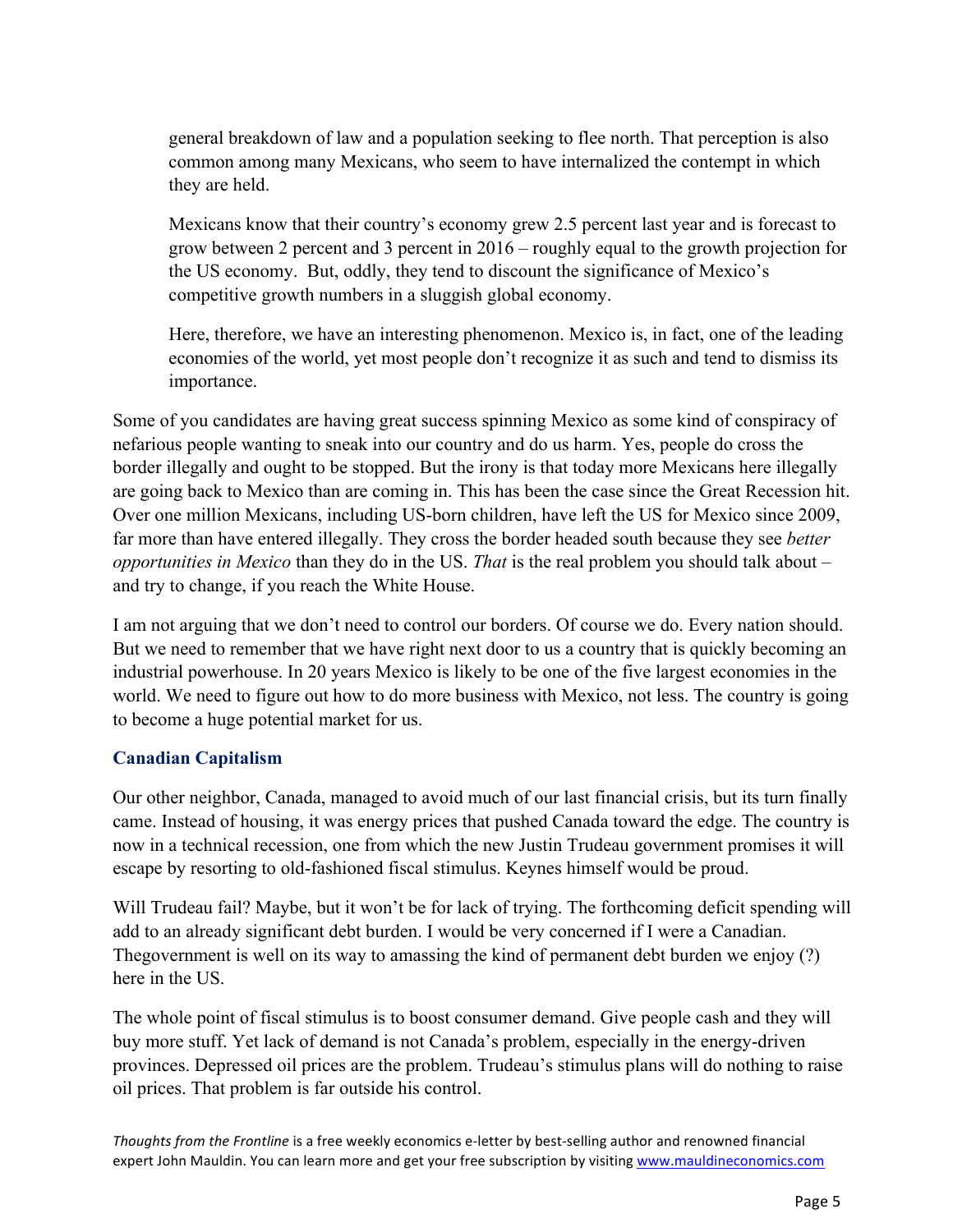I fear Canada will fall into the same trap we are in. We ran deficits thinking they would restore growth, boost tax revenue, and let us pay down our debt. In fact, we got growth that is mild at best, not enough tax revenue, and yet more debt.

As I wrote recently, [growth is the answer to everything.](http://www.mauldineconomics.com/frontlinethoughts/growth-is-the-answer-to-everything) Enable economic growth and your other presidential mistakes won't matter so much. Suppress growth and even your best efforts will not be enough to move us forward.

On that note, we finally arrive back home.

## **Pivot Back to the United States**

Obama announced a pivot to Asia at the beginning of his last term. Given the importance of Asia to the world's future, that is an understandable decision. But in the next four-year term, economic reality is going to force the president to pivot his or her focus back to the United States. There are a number of factors coming together that are going to require serious crisis management.

When you take office in January 2017, the weakest recovery in modern history will have stretched on for 81 months. It will already be the third-longest recovery without a recession since the Great Depression. By 2018 it will be the second longest. Only during the halcyon economic daze of the 1960s have we seen a longer recovery; but that record, too, will be eclipsed sometime in 2019 – if we don't see a recession first. And note that we were growing at well over 3% in the '60s, not the anemic 2% we have averaged during this recovery and certainly not the positively puny 1.5% we have endured lately. As we have surveyed the economic scene around the world for this series of letters, it has been clear (and IMF and BIS data confirms) that global growth is slowing down. Given the fact that the US economy is barely growing at stall speed, it won't take much to nudge us into recession.

The odds that you will see a recession during your first four years are therefore quite high. Maybe not in your first year in office, but a recession is something you need to plan for. Given the fiscal reality that you will be facing and the limited number of arrows left in the Federal Reserve's monetary policy quiver, your administration is going to have a difficult time dealing with the fallout from a recession.

Let's look at fiscal reality. Sometime in your first year the US national debt will top \$20 trillion. The deficit is running close to \$500 billion, and the Congressional Budget Office projects that figure to rise. Add another \$3 trillion or so in state and local debt. As you may imagine, the interest on that debt is beginning to add up, even at the extraordinarily low rates we have today.

Sometime in 2019, entitlement spending, defense, and interest will consume all the tax revenues collected by the US government. That means all spending for everything else will have to be borrowed. The CBO projects the deficit will rise to over \$1 trillion by 2023. By that point entitlement spending and net interest will be consuming almost all tax revenues, and we will be borrowing to pay for our defense. Let's look at the following chart, which comes from CBO data: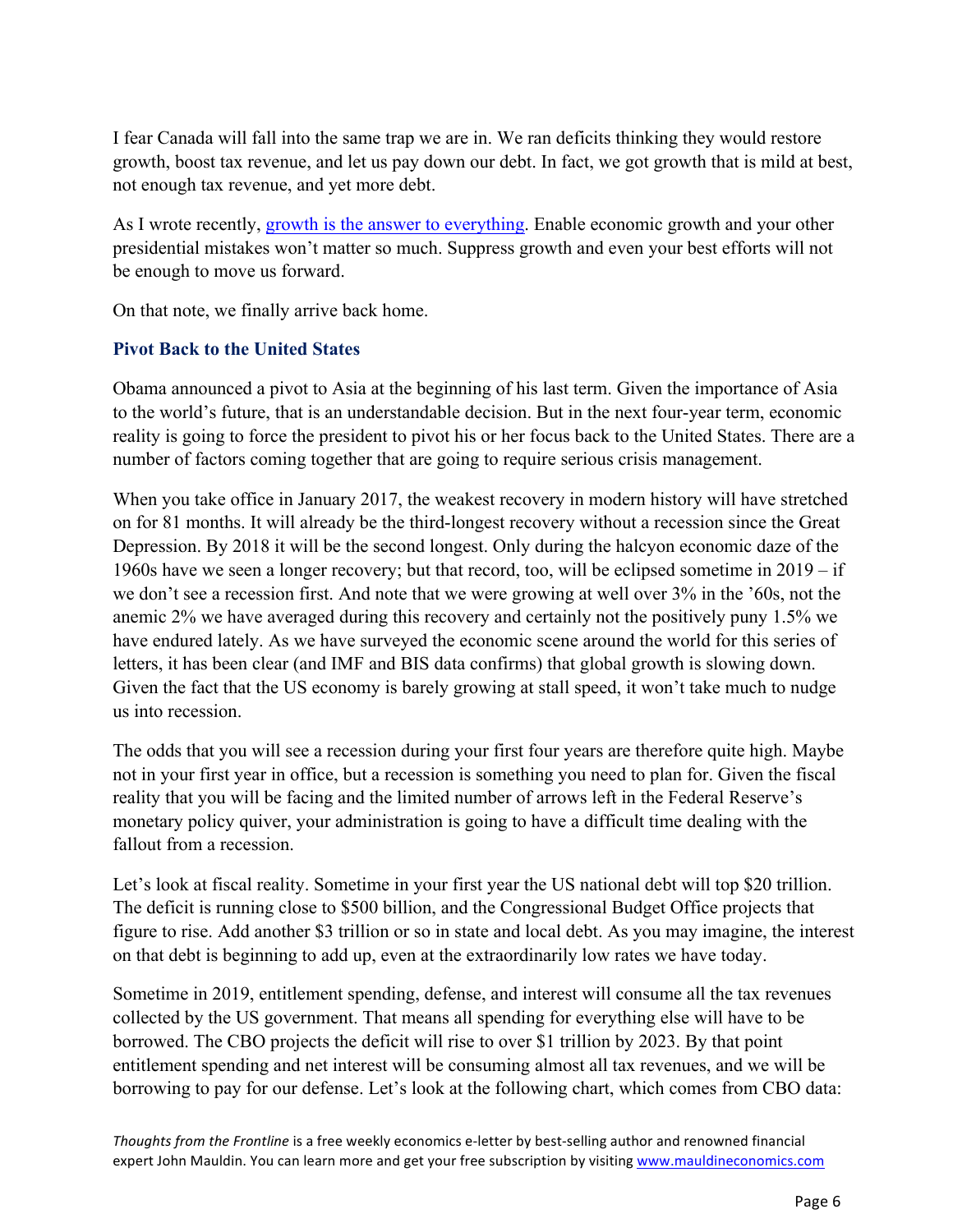

By 2019 the deficit is projected to be \$738 billion. Almost every president wants to run for a second term. To forge any hope of being successful with that second run, a president needs to able to say that he or she made a difference on the budget. There are only three ways to reduce that deficit: cut spending, raise taxes, or authorize the Federal Reserve to monetize the debt. At the numbers we are now talking about, getting rid of fraud and wasted government expenditures is a rounding error. Let's say you could find \$100 billion here or there. You are still a long, long way from a balanced budget.

But implicit in the CBO projections is the assumption that we will not have a recession in the next 10 years. Plus, the CBO assumes growth above what we've seen in the last year or so. Let's contemplate what a budget might look like if we have a recession. I asked my associate Patrick Watson to go back and look at past recessions and determine what level of revenue losses occurred because of the recessions, and then to assume the same average percentage revenue loss for the next recession. We randomly decided that we would hypothesize our next recession to occur in 2018. Whether it happens in 2017 or 2019, the relative numbers are the same, and so is the outcome: it would blow out the budget. Here's a chart of what a recession in 2018 would do. Entitlement spending and interest would greatly exceed revenue.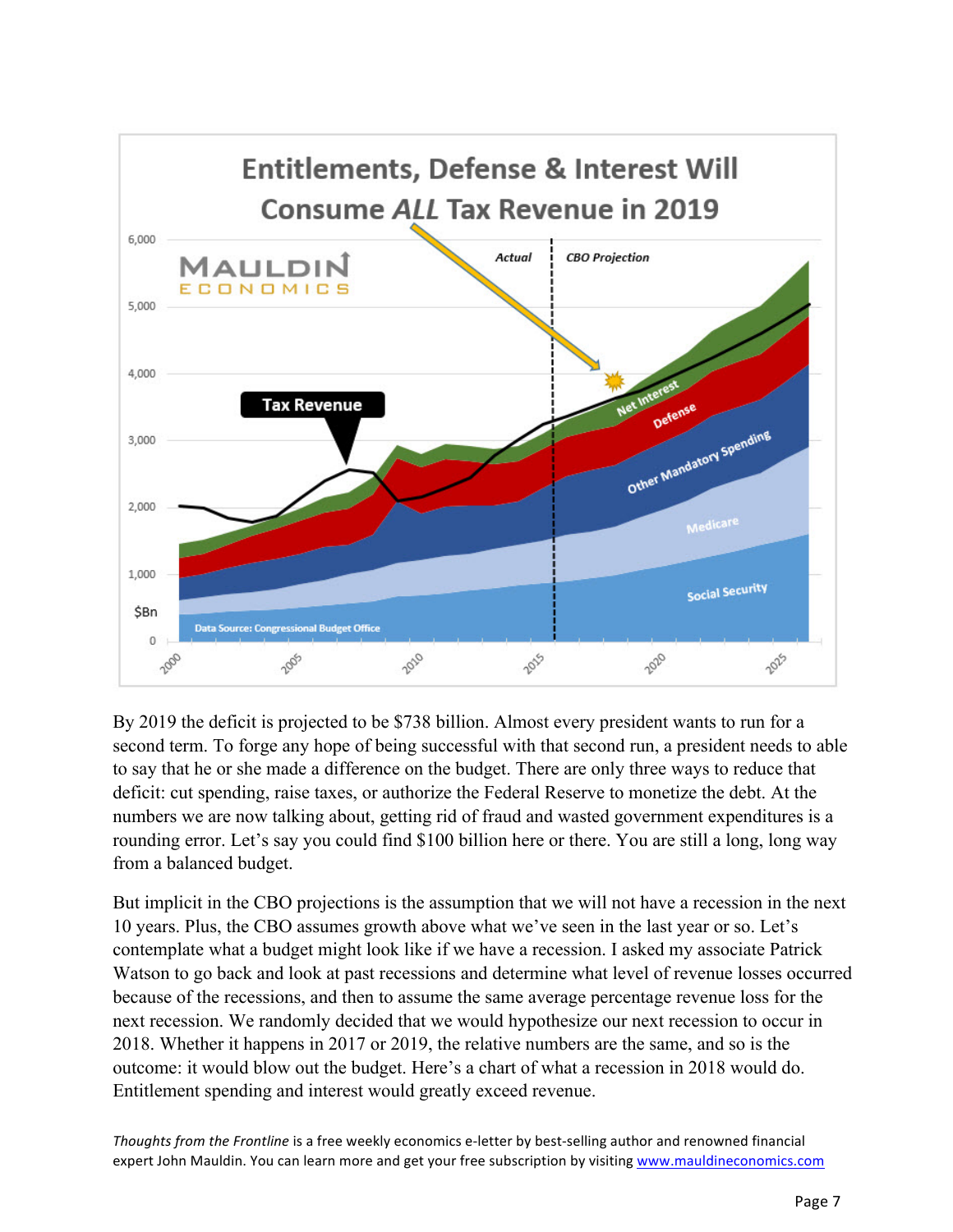

The deficit would balloon to \$1.3 trillion, and if the recovery occurs along the lines of our last (ongoing) recovery, then unless we reduce spending or raise revenues, we will not see deficits below \$1 trillion over the following 10 years. The deficit will climb to \$1.5 trillion just as you dive into the thick of your second campaign in 2020. Not exactly a great campaign platform.

But before I get all gloom and doom on you, let me say that I think there is a path by which you can actually prevent a recession. There is a path to stimulating growth, creating new jobs, and spurring a real economic recovery – but not by doing the same things we have done for the past 16 years. If we continue in the same general direction that we have been going, the economic realities I talked about above are going to clobber you and what will be a very scared Congress in the next four years.

No Senator or Representative is going to want to run for election in the middle of a recession, with deficits topping \$1 trillion. If you think people are vehement in demanding change today, they will really be out with the pitchforks in 2018 in 2020 if we don't get a grip on our budget and our economy. If we can't figure out how to engender growth and create new jobs – and *real* jobs – the general rejection of "establishment candidates" will continue to intensify. You have an opportunity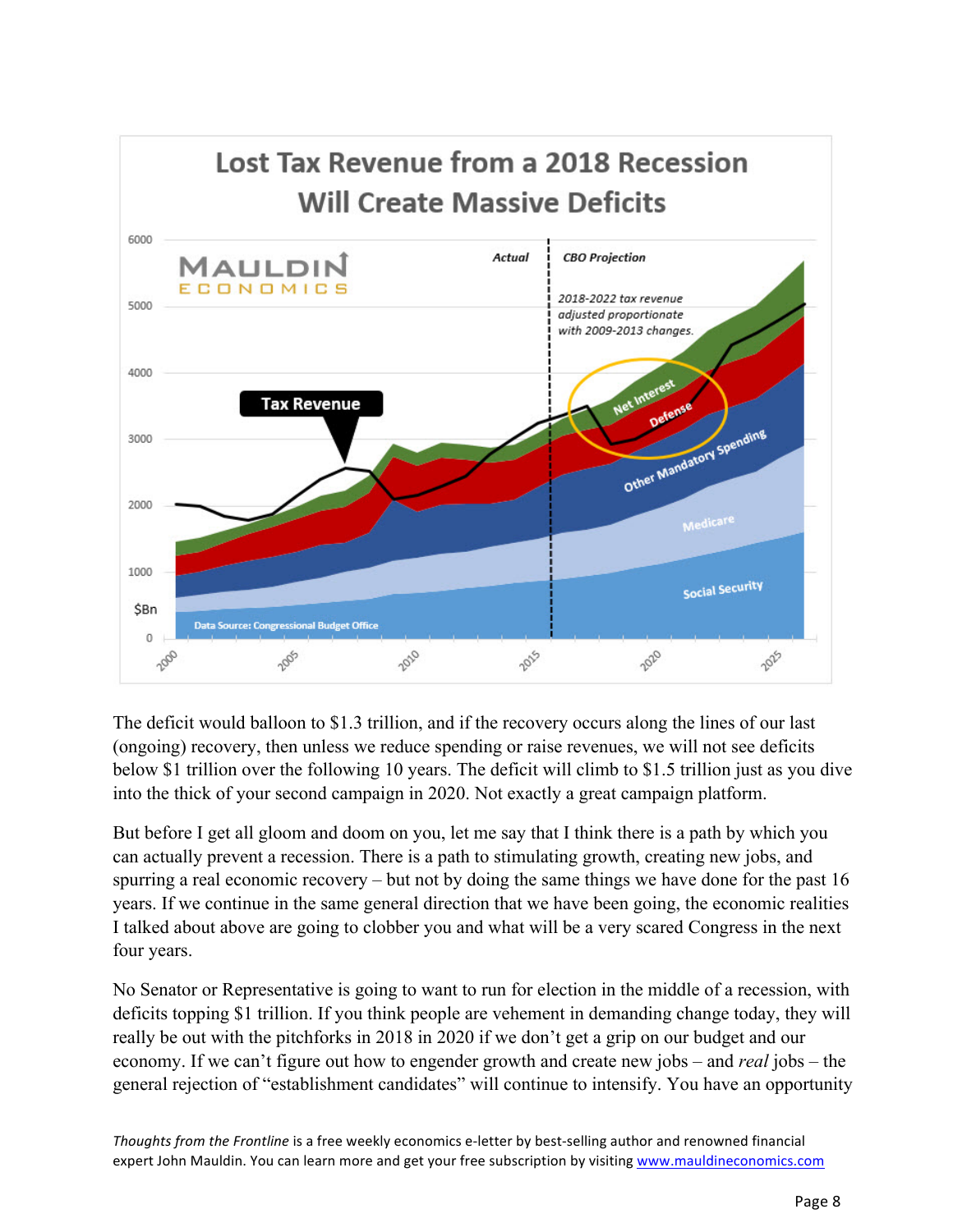to really change things, and the public clamor should give you a great negotiating base for forcing Congress to deal with the realities in the above charts.

But you are going to have to have a plan, and that is where the rubber meets the road. Every president chooses a chairperson for his or her Council of Economic Advisers. Whom you should choose is going to be in large part a function of the type of policies you will try to pursue. In the past, presidents have tended to choose an economic advisor who was more or less mainstream (great academic background, general acceptance in the economic community, etc.) –in short, an establishment economist.

And I don't want to demean economists, but presidents and politicians of all stripes tend to choose economists who will tell them what they want to hear. If you feel that a certain policy is needed, you can probably find an economist who will give you a well-thought-out academic justification for what you want to do.

You are going to be faced with problems that are the culmination of hundreds if not thousands of previous decisions by US presidents and governments.

If you choose to listen to economists who tell you that you can continue to run large deficits – and you can find Nobel Prize-level economists who will oblige you – the country will generally continue in the same direction it has been going until the only real choice will be the one faced by Japan a few years ago: they essentially realized they had to monetize their debt, and over time that decision is going to significantly reduce the value of their currency and thus the buying power their citizens depend on.

For some economists, deficits are not a problem. They look at economists who argue for a balanced budget and reduced leverage as antediluvian throwbacks. They seem to feel that a small group of well-educated economists know how to run the world economy better than the market of billions of people working in their own self-interests can run it. They see a market-run economy as messy and inefficient, prone to all sorts of problems.

Sadly, there is no nirvana. Economic policy comes down to philosophical choices. And they are ones you are going to have to make.

Radical monetary policy such as is being applied by developed-world central banks is one of those things that work well in theory but not in practice. In theory, ultra-low rates and quantitative easing are supposed to generate a boom in investment and spending, which in turn will lead to growth and jobs. However, we can look around the world where these solutions are being applied and see that growth is lacking. And as nearly all economists agree, growth is the one thing that can get us through the problems that are coming. There are just some minor quibbles about how that growth should be achieved!

And this is all before we even start talking about the accelerating pace of change in the business and technological worlds, a global network of trade and other interactions among countries that is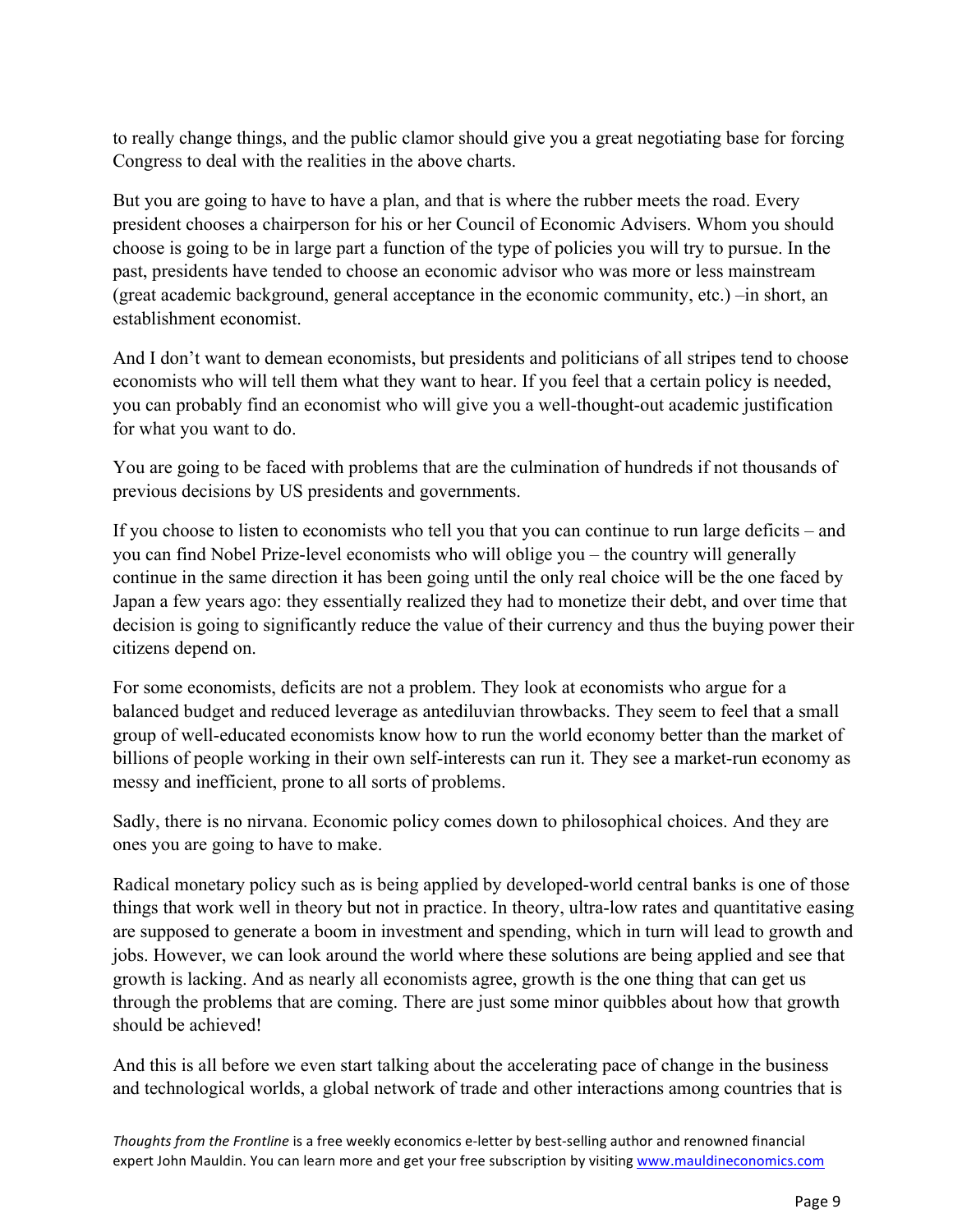vastly more complex than it was even a decade ago, and the increasing dissatisfaction of a large group of citizens who feel left out of the new era. As science fiction writer William Gibson said back in 1993, "The future is already here. It's just not evenly distributed."

Of course, I'm just focusing on the economic decisions you will have to make. People will be pressing you to somehow solve a myriad of other problems as well.

You are going to get a great deal of advice as to what economic path and solutions you should choose. The choices you make will determine the future of this country and to a great extent the future of the world. That pressure and impact comes with the Oval Office. You have chosen to step into that office at a particularly stressful time in US and world history.

However, the situation is merely hopeless but not critical. There are choices you can make that I believe will reinvigorate the American economy and enable us once again to grow at 3%-plus, deal with the deficits and debt, and as a side benefit solve the problem of how to deliver healthcare. Choosing the right economic team can make that transition doable. And you will actually have the advantage of a potential crisis unfolding in your first term that will force both sides of the political divide to seriously consider and agree on outside-the-box solutions. You just have to come up with those solutions, as very few embroiled in the partisan debate will see past their own time-worn answers to conceive truly unique, workable, and productive policies.

Next week I'm going to outline some of the policies that I think have the potential to do all that. I can guarantee you that there are elements in my proposals that will annoy almost everyone, but that is the nature of a compromise – nobody gets everything they want.

If on the other hand you're content to go along in the same direction we are today, with only minor course adjustments, I can just about guarantee that we'll will end up on the shoals, where all of your choices will be bad ones.

#### **Newport Beach, New York, and Abu Dhabi**

I fly out on Monday for Rob Arnott's fabulous annual client conference, where he brings in some of the leading economic thinkers of the world to hash out portfolio construction. The fact that he is one of those leading thinkers helps him attract others. It is one of the few conferences I attend where I sit in the back of the room and take notes and only rarely have the temerity to ask a question. I have learned that you do not go head-to-head with Harry Markowitz unless you are on really solid ground. The last time I was at the gathering, a few years ago, I looked around and saw about \$1 trillion of managed capital in the room. And there were only about 50 people. Who take this stuff rather seriously.

Next week I go to New York and Chip Roame's Tiburon gathering, which is essentially for idea sharing and networking among financial services executives, focused on what's happening in the industry. I'm really looking forward to it. It looks like a little media time is being slipped in here and there as well, and I will let you know. Then I'm back to Dallas, where I go back to work on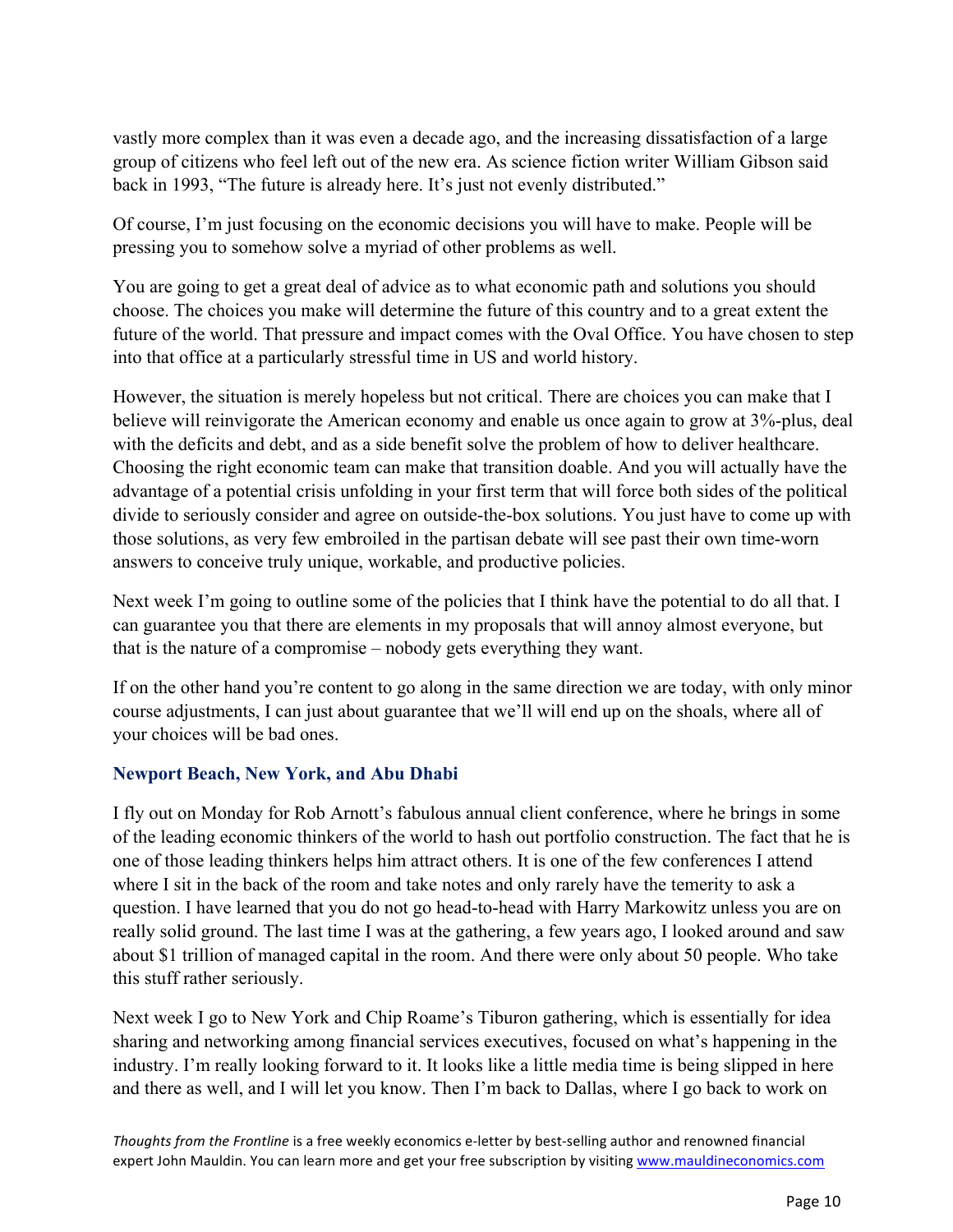my book (like I can ever forget about it – the weight of deadlines hangs heavy) before I head out in the middle of May for Abu Dhabi; work in a quick trip to Raleigh, North Carolina; and then fly home in time for my conference in Dallas.

Now, I'm going to close with a story that I was reminded of as I was writing about Africa earlier. As I said, I've been to about 15 African countries, mostly during the '90s, for a business venture I was pursuing. It was an expensive but interesting pursuit. Back then pretty much every major capital had a few hotels where all the foreign travelers and expatriates gathered. More often than not the hotel was an Intercontinental. I learned that if I went to the bar toward the end of the evening, I could meet old Africa hands who had been banging around the continent for decades, and for the mere price of a drink they would begin to tell me stories. And such marvelous stories. There were a few times when I simply marched up to the bar and loudly announced, "I will buy the drinks for the best Africa story in the room." Somehow it seemed that the last liar of the evening always won. Those were great times, and if you ever get a chance to do something like that you should, though I am sure that Angola and Mozambique and Congo and Côte d'Ivoire have all changed. Given the hellholes that some of them were, that is a good thing.

So let me relate my favorite African story. It was told to me by Pat Mitchell, who had lived all over Africa for 30 years by that time, working as a lawyer after he graduated from Stanford. The story was about his friend Alejandro Beradone, an Argentinian running (I believe it was) a Rayovac battery-manufacturing plant in Kinshasa, Zaire. I later met Alejandro, and we became friends and met on a few occasions in Buenos Aires, where he introduced me to the concept of going out to a steak dinner at 10:30 PM, which is considered normal behavior in Buenos Aires. But then a lot of interesting things are considered normal in Buenos Aires.

It seems that the French Foreign Legion had a small outpost in Kinshasa. They came to Alejandro and asked him if he would sponsor a four-man team to go to Liberia to compete in a parachuting contest. He agreed, with the stipulation that he and his 12-year-old daughter could go along. So a few weeks later they chartered an eight-seat, twin-engine plane and flew to Liberia. It turned out the French team won the contest, so they all went out and partied very hard, along with the pilot (as is the wont in Africa), and then stumbled back onto the plane the next morning. The pilot got them up into the air, set the controls on autopilot, and told everyone to wake him in three hours. At which point everyone promptly went to sleep.

Somewhat more than three hours later, someone woke up and roused the pilot. He looked at his instruments and got quite upset that nobody had awakened him. The plane was running out of fuel. The pilot pulled out his maps and looked for an airfield where he could set the plane down. The only real option was a grass field in the People's Republic of the Congo, a former French colony that was essentially socialist/communist and really didn't enjoy warm relations with the French, to say the least. So when the plane landed, it was immediately surrounded by guards who pretty quickly figured out that the French Foreign Legion was aboard. They detained the group, took them to the capital city (Brazzaville), and put them all in jail. The government decided that this was an international incident because the French were clearly invading the country. It was a big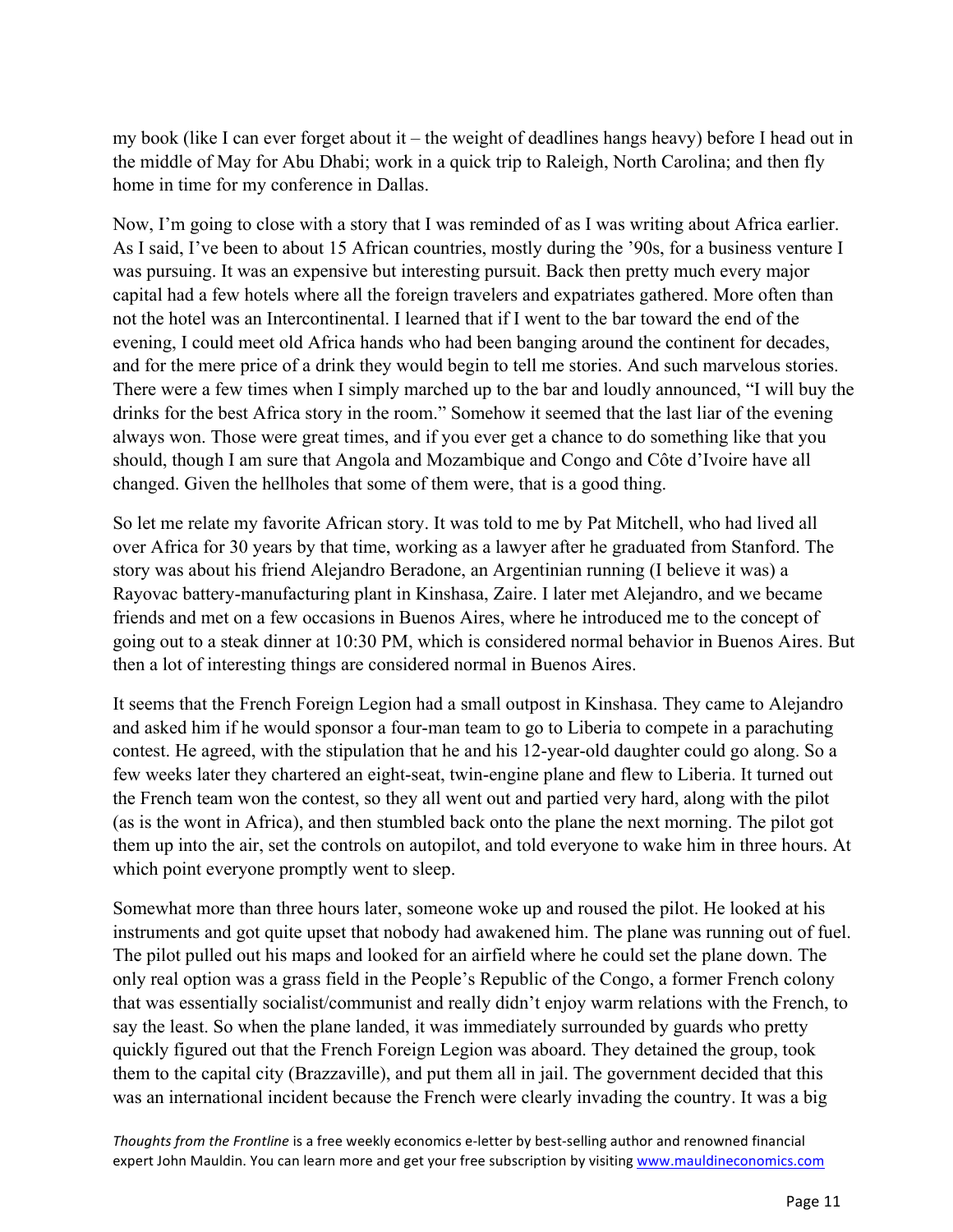deal in the local papers. They put the entire group, including Alejandro's daughter, into the cell with him. Understand, this was an African jail. Not exactly luxurious.

There was basically no food, so the guards would come in and say, "Give us some money, and we'll go get you some food." It didn't take more than a few days before they ran out of cash. They were still hungry, though; and the guard asked, "Don't you have any other way to pay?"

Alejandro reached into his pocket and pulled out his American Express card. The guards took one look at it and exclaimed, "Why didn't you tell us about this in the first place?" Then they gathered them all up and installed them in suites at the Meridian Hotel (the finest hotel in the city), where they stayed for the remainder of their "detention," basking in luxury. (Remember, *il est l'Afrique.* Different rules.)

That, to me, is the ultimate "The American Express card – don't leave home without it" story.

You have a great week. Walk into a bar or bang on your glass at a dinner gathering and announce, "Everybody has to tell a story," and then sit back and enjoy the evening. I have never really found anybody who didn't have a story. You'll be glad you asked, and you'll walk away with a smile.

Your always ready for a great story analyst,

Pit Maddi

John Mauldin

#### **Share Your Thoughts on This Article**

**Post a Comment** 

Send to a Friend | Print Article | View as PDF | Permissions/Reprints | Previous Article

*Thoughts From the Frontline* is a free weekly economic e-letter by best-selling author and renowned financial expert, John Mauldin. You can learn more and get your free subscription by visiting http://www.mauldineconomics.com.

Please write to subscribers@mauldineconomics.com to inform us of any reproductions, including when and where copy will be reproduced. You must keep the letter intact, from introduction to disclaimers. If you would like to quote brief portions only, please reference http://www.mauldineconomics.com.

To subscribe to John Mauldin's e-letter, please click here: http://www.mauldineconomics.com/subscribe/

To change your email address, please click here: http://www.mauldineconomics.com/change-address

If you would ALSO like changes applied to the Mauldin Circle e-letter, please include your old and new email address along with a note requesting the change for both e-letters and send your request to compliance@2000wave.com.

To unsubscribe, please refer to the bottom of the email.